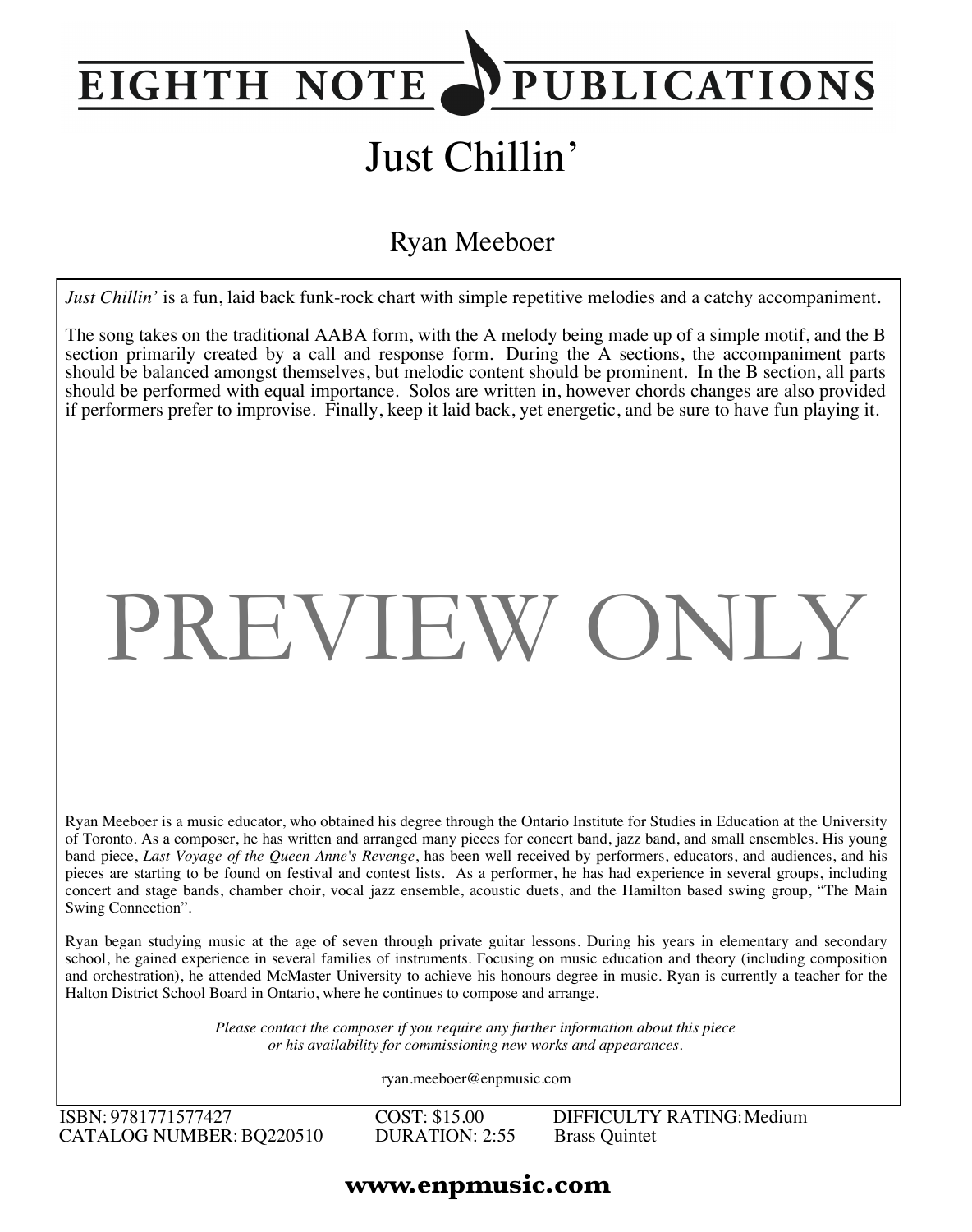Just Chillin' Ryan Meeboer



© 2020 **EIGHTH NOTE PUBLICATIONS** www.enpmusic.com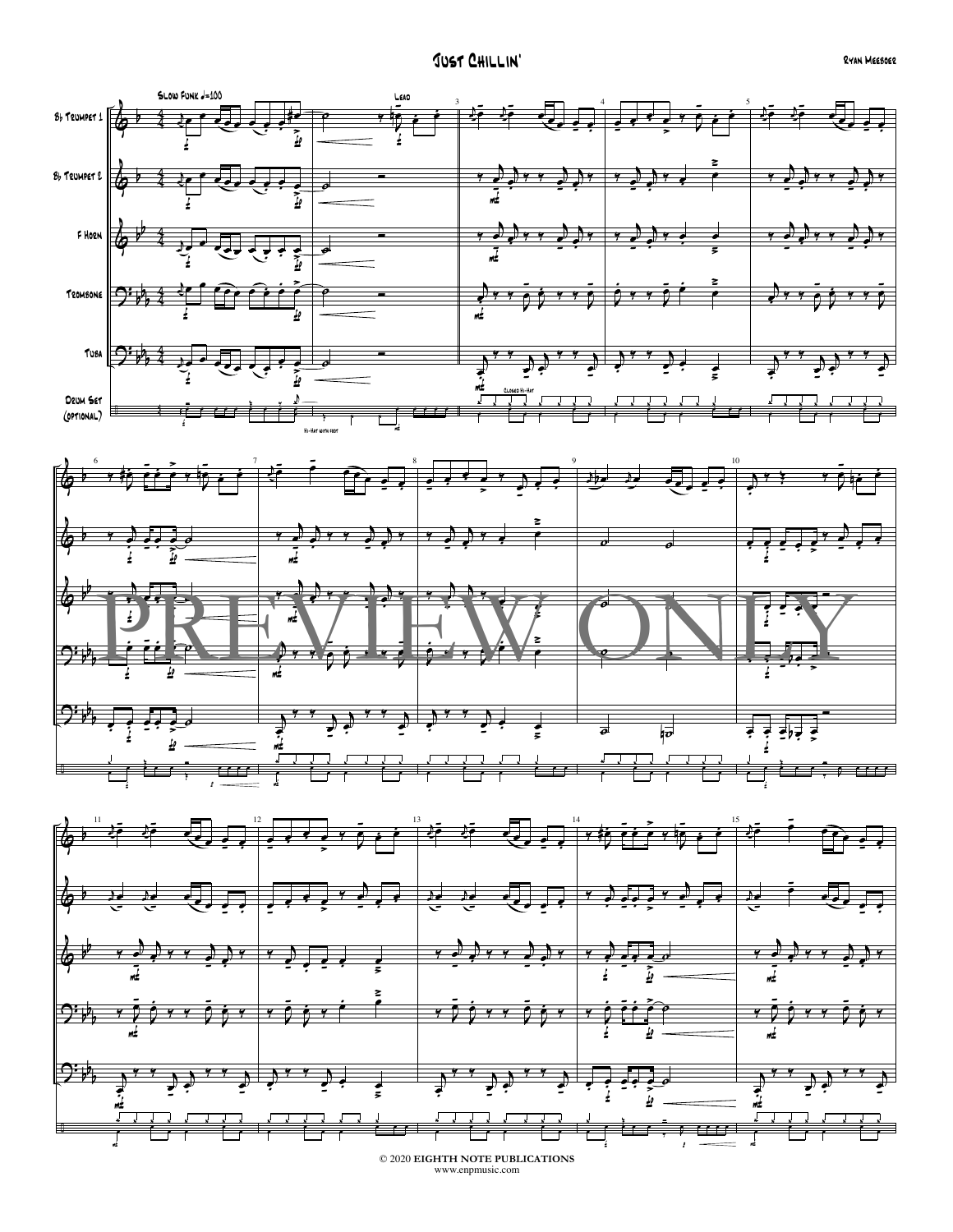



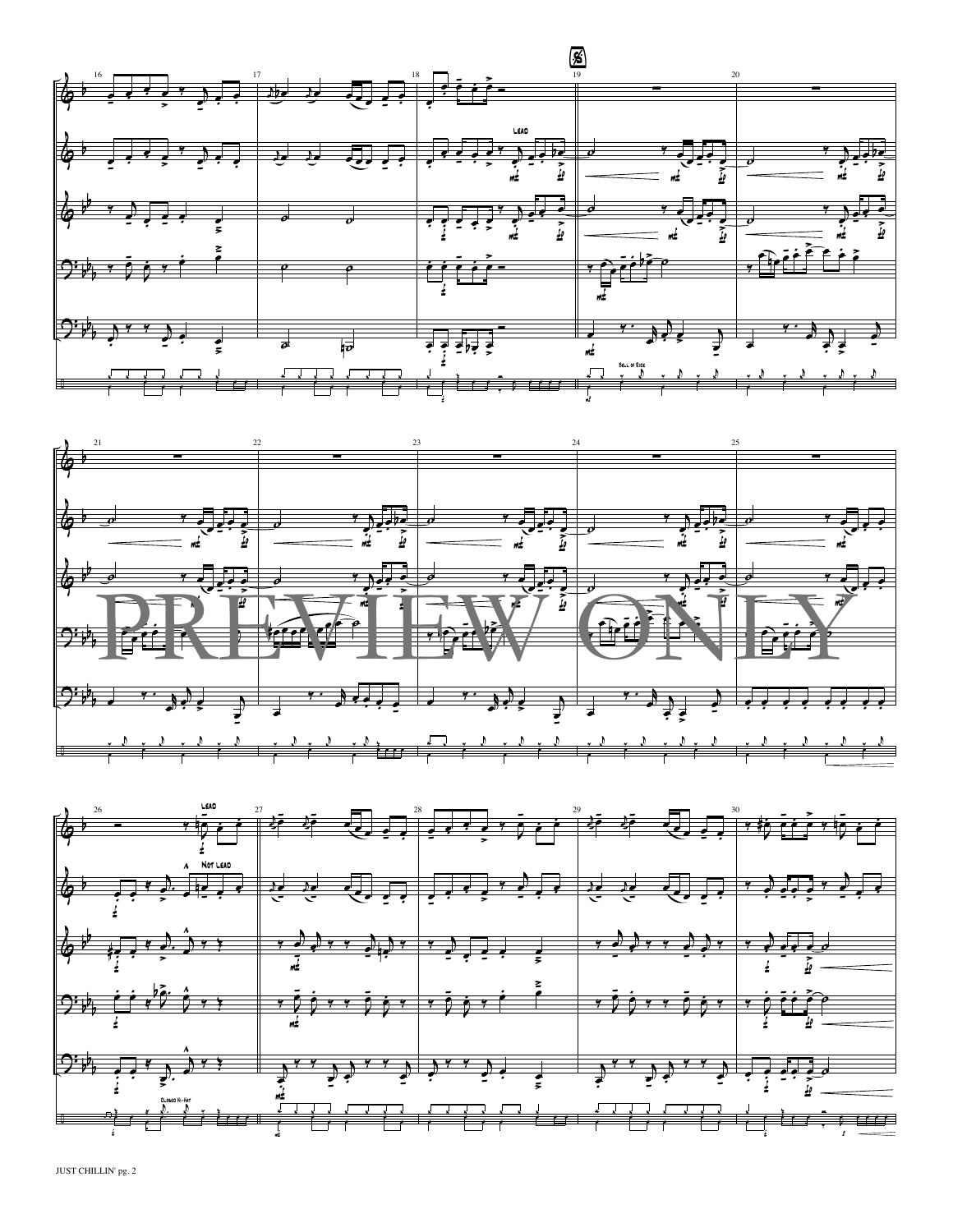





JUST CHILLIN' pg. 3